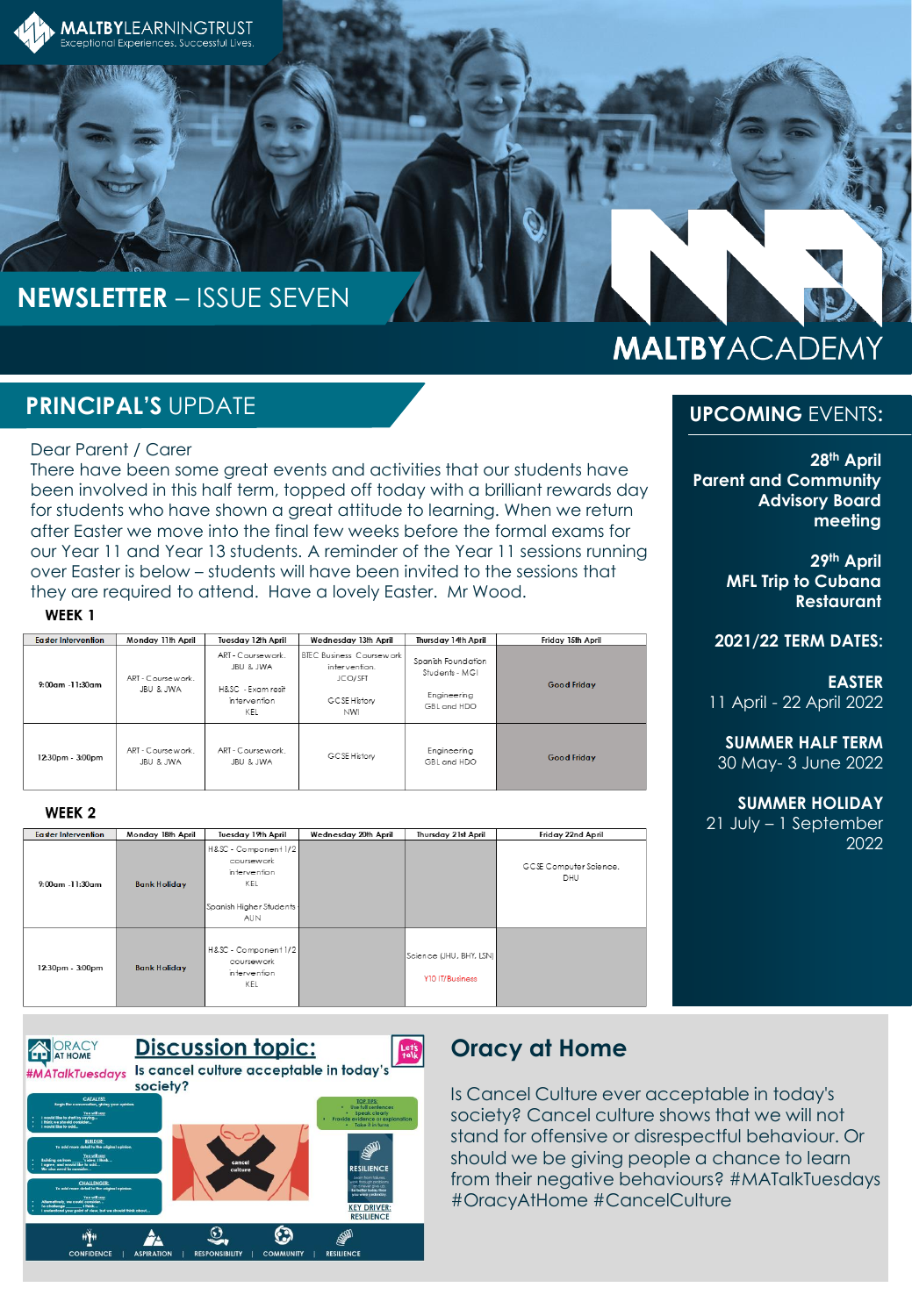## **Year 10 Oxford University Residential**

On Thursday 31st March, some of our Y10 students departed for Oxford to take part in the Coram Shakespeare Schools Festival. During their two-night residential, students enjoyed a tour of Oxford, a visit to the renowned Bodleian library, and a workshop from the Magdelan Players. The highlight of the trip was undeniably the students' abridged version of Shakespeare's classic, Hamlet, complete with a modern twist. We are blown away by the phenomenal effort and passion the students have shown throughout this experience. The confidence and aspiration shown by the students was inspirational and we could not be prouder. Well done Y10!



## **Raising Awareness for Ukraine**

The Bridge students have spent the afternoon decorating Ukraine themed cupcakes in hopes to raise awareness and hopefully some donations for the crisis.





### **PE Leaderboard Rewards Trip:**

On Wednesday 6th April students from Year 7-10 attended Rother Valley to play foot golf and continue to develop the skills they have been demonstrating in PE. Students with the most achievement points in PE were placed in a draw and selected to go on the trip. The students represented the Academy incredibly well whilst at Rother Valley and the effort and level of competition demonstrated in PE was transferred to the golf course; it was great to see the students try a sport that is not played within lessons.



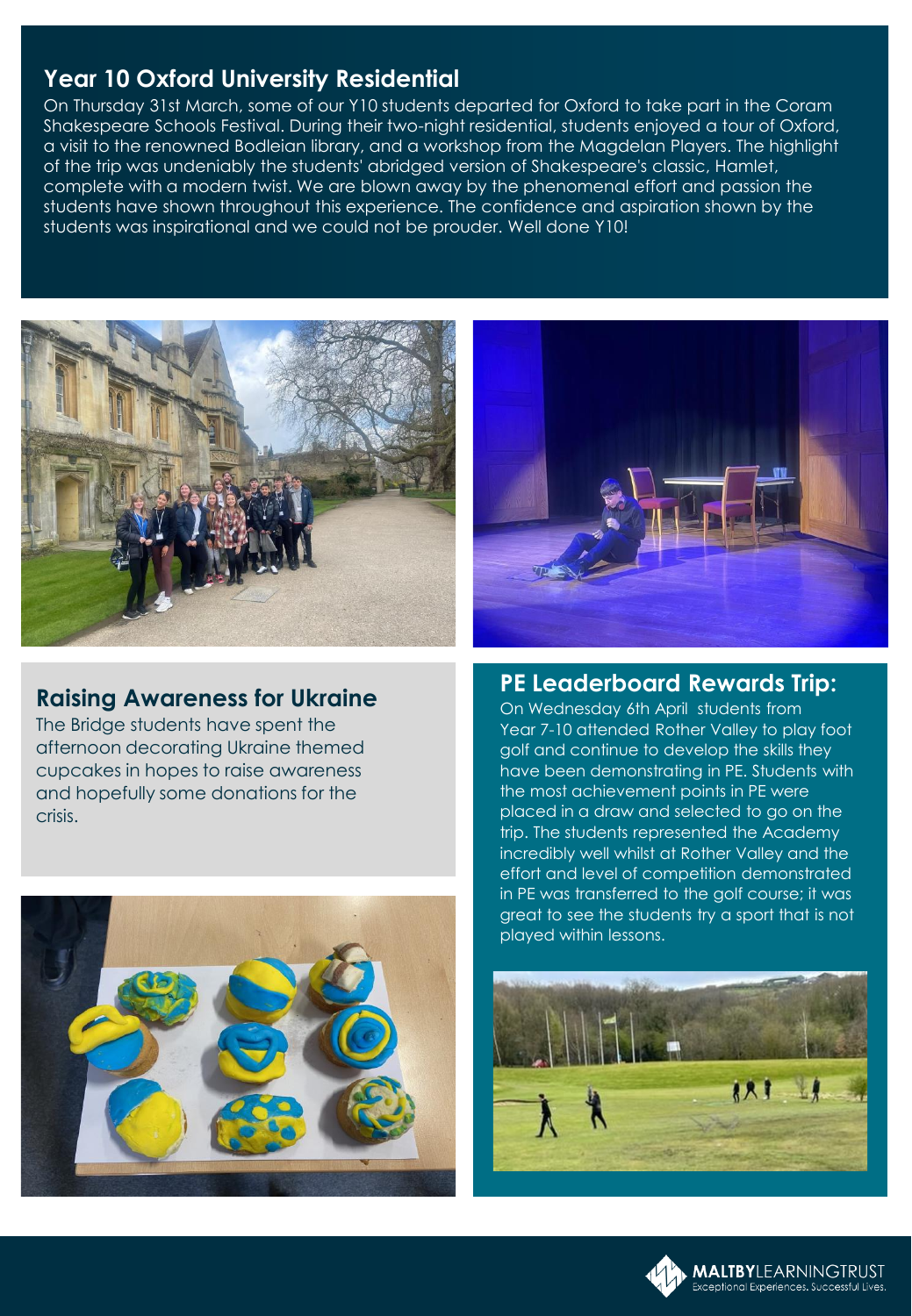### **Rewards Day**

All students who have shown exceptional effort, good behaviour and attendance have had the opportunity at the end of HT3 and HT4 to participate in a fun packed reward days. There have been several gold and silver ticket events that students have undertaken including, Segway Experiences, Interactive Archery, Wipeout, Roller Bowler and Strike a Light games as well as more traditional cinema showings, arts and craft experiences, E-Sports afternoon together with ice cream and sweet van stalls.

The Academy had over 300 golden ticket winners and a record 450 silver ticket winners during HT3 and HT4.

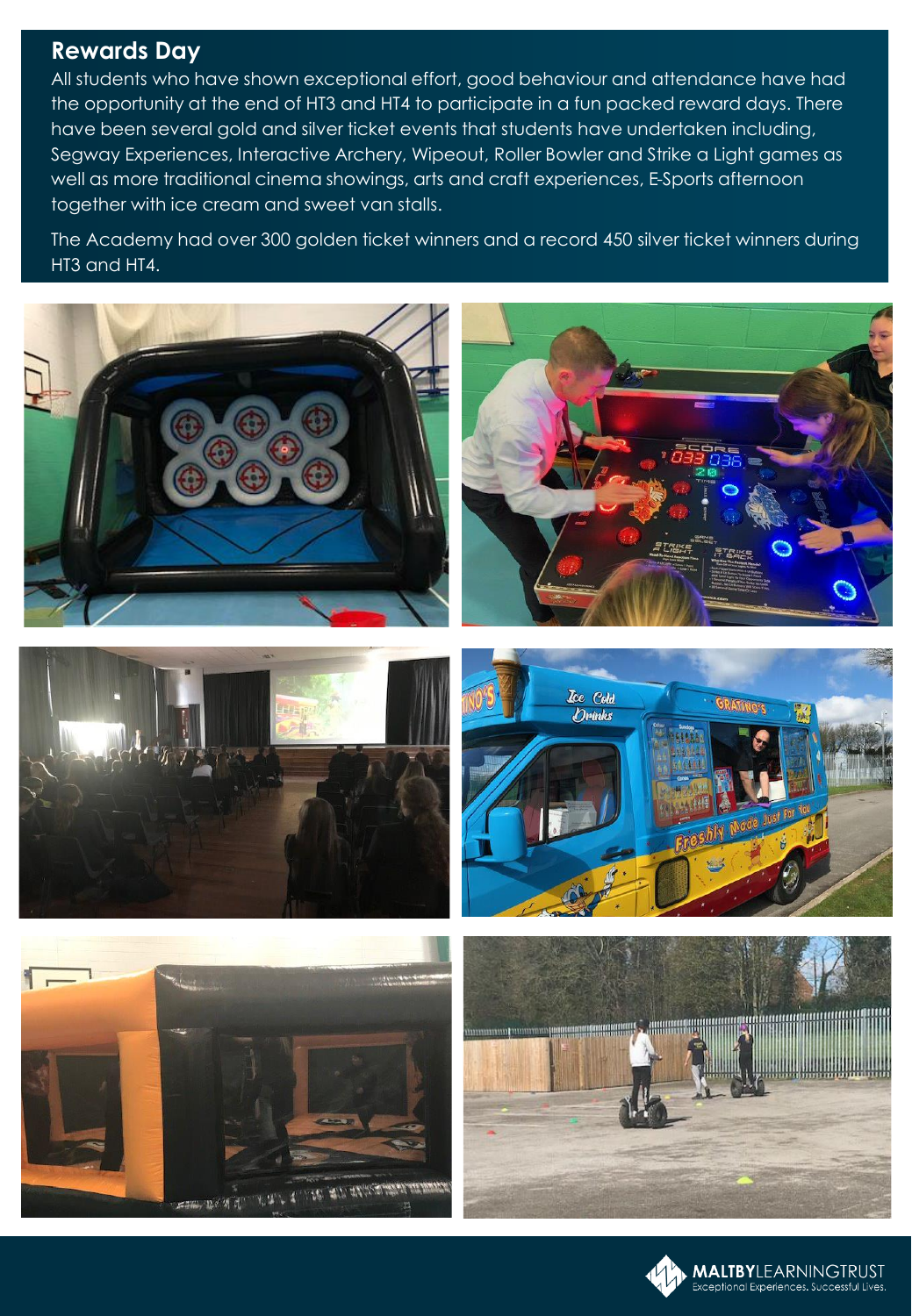# **Sports Results**

|                           |          | <b>SPORTS RESULTS</b><br>Thursday 24th March - Wednesday 30th March<br>Well Done to everyone who participated                                                                                |        | <b>MALTBYACADEM</b>              |      |
|---------------------------|----------|----------------------------------------------------------------------------------------------------------------------------------------------------------------------------------------------|--------|----------------------------------|------|
| Y10 Rotherham Plate Final |          | Y10 Man of the Match:                                                                                                                                                                        |        | <b>Y11 Rotherham Plate Final</b> |      |
| Saturday 26th March       |          | Jack W<br>(10 played an outstanding game in                                                                                                                                                  |        | Saturday 26th March              |      |
| Maltby<br>$2 - 1$         | St. Puis | order to win the plate competition and<br>all students should be incredibly proud<br>of their achievement.<br><b>Goal Scorers:</b><br><b>Tyler. M</b><br>Jack. W                             | Maltby | $0 - 1$                          | Wath |
|                           |          | Y11 Man of the Match:<br>Anesu. M<br>¥11 performed well against a strong<br>team and did amazing to reach the finals<br>of the competition playing some good<br>quality football throughout. |        |                                  |      |

# **SPORTS RESULTS**

Thursday 31st March - Wednesday 6th April Well Done to everyone who participated



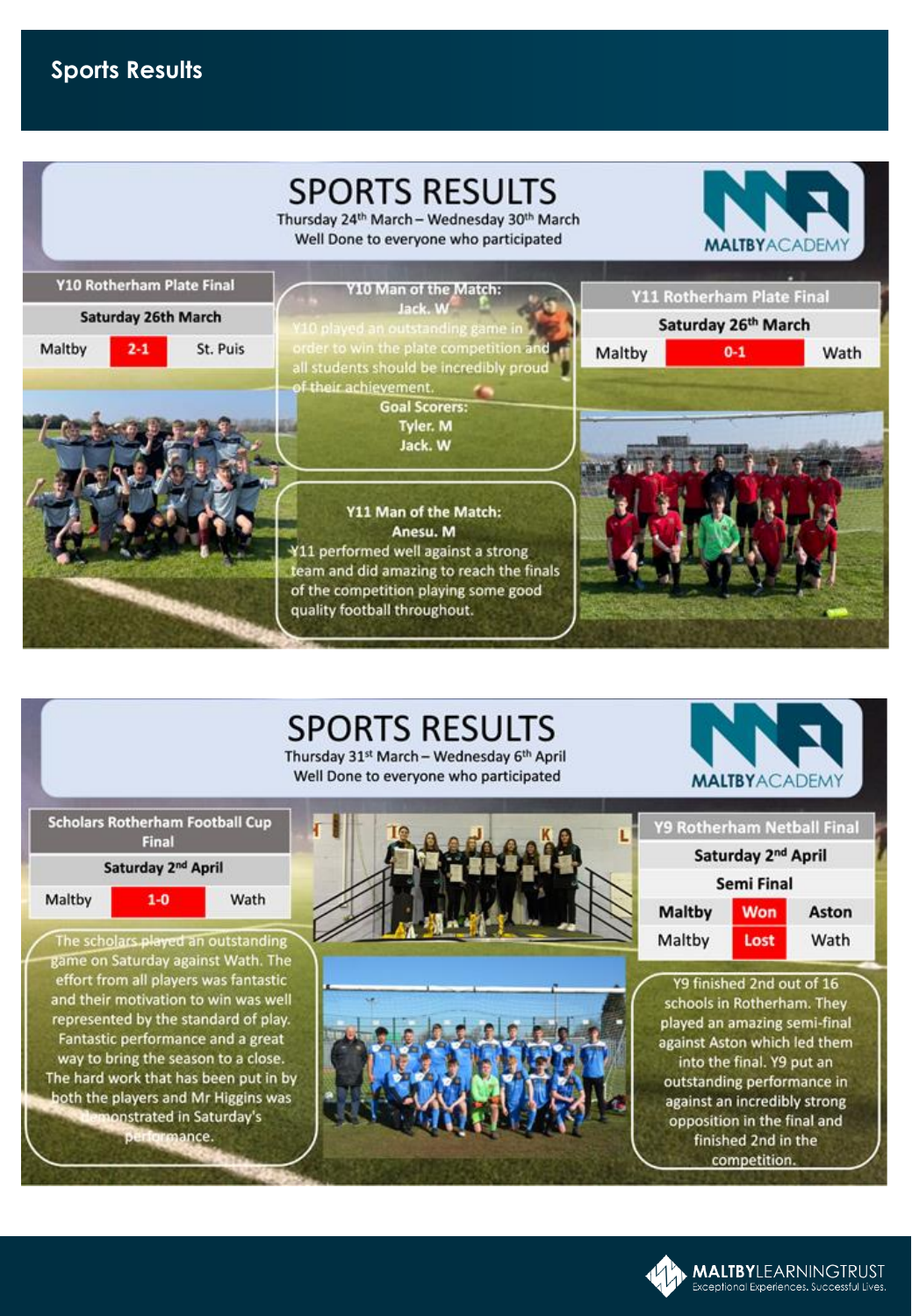# **STUDENT SHOUT OUTS**



| <b>Student</b>     | Subject                | <b>Key Driver</b> |
|--------------------|------------------------|-------------------|
| Callum W           | Engineering            | Aspiration        |
| Jennifer F         | Engineering            | Aspiration        |
| Charlotte M        | Design Technology      | Aspiration        |
| Lola S             | Design Technology      | Community         |
| Luke H             | Science                | Responsibility    |
| Rhys Y             | Science                | Resilience        |
| Daniel A           | Science                | Aspiration        |
| Che M              | English                | Aspiration        |
| Leighton M         | English                | Resilience        |
| Lewis <sub>C</sub> | English                | Resilience        |
| Sam D              | English                | Resilience        |
| Anesu M            | English                | Resilience        |
| Callum O           | English                | Resilience        |
| <b>Brandon R</b>   | English                | Resilience        |
| Alfie M            | English                | Resilience        |
| Cole G             | Social Science         | Resilience        |
| Spencer O          | Social Science         | Resilience        |
| Maria B            | Integrated             | Confidence        |
| Senna W            | English                | Resilience        |
| Emer L             | English                | Responsibility    |
| Zach W             | Science                | Aspiration        |
| Jayden B           | English                | Confidence        |
| Josh H             | English                | Aspiration        |
| Rhianna D          | $\mathsf{I}\mathsf{T}$ | Aspiration        |
| Mia S              | $ \mathsf{T} $         | Resilience        |
| <b>Brogen H</b>    | <b>Business</b>        | Aspiration        |
| <b>Billie B</b>    | IT                     | Aspiration        |
| Natalia S          | Economics              | Aspiration        |

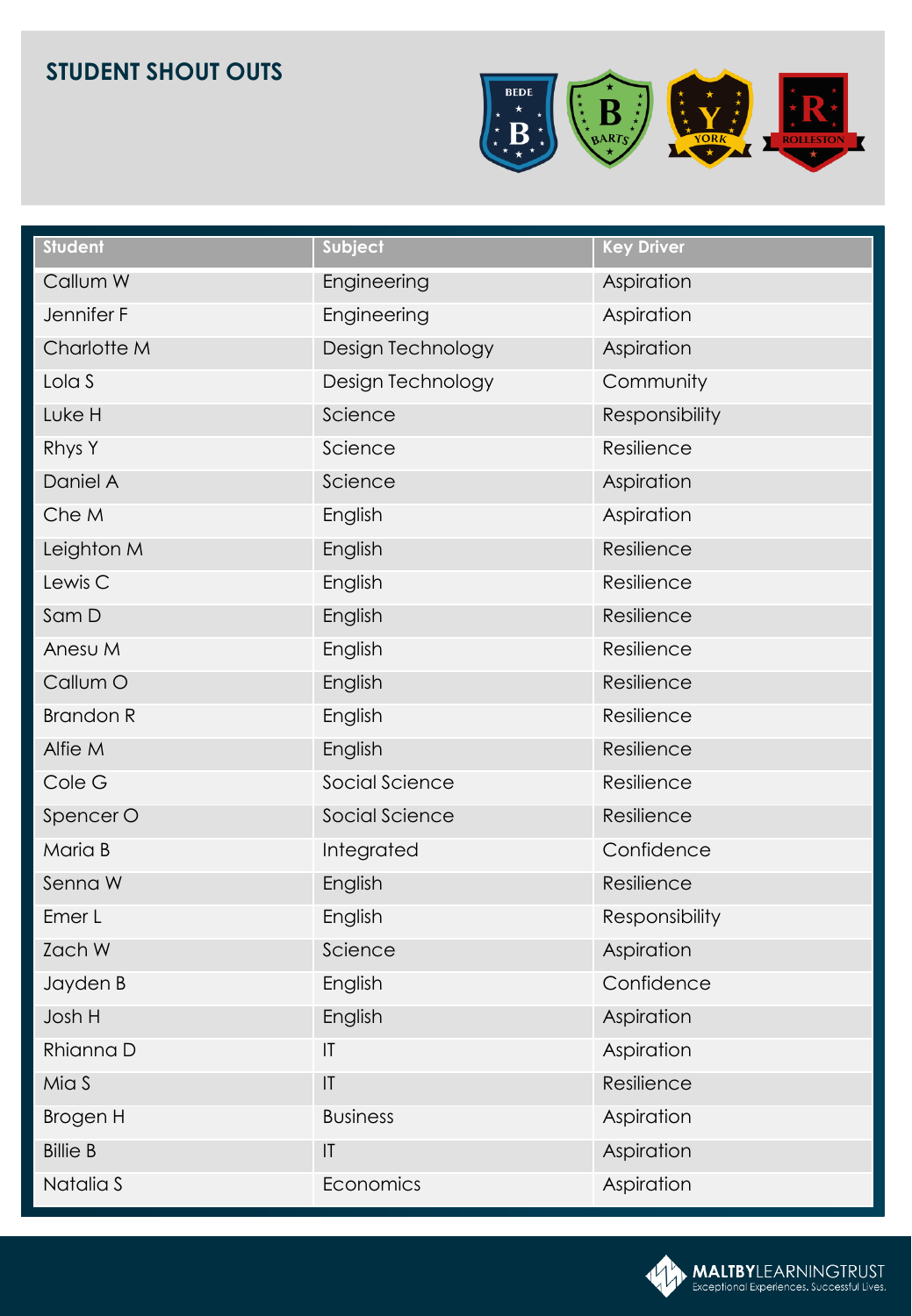# **STUDENT SHOUT OUTS**



| <b>Student</b> | Subject                         | <b>Key Driver</b> |
|----------------|---------------------------------|-------------------|
| Aaron S        | <b>Business</b>                 | Aspiration        |
| George T       | Computer Science                | Confidence        |
| Taylor L       | <b>Health &amp; Social Care</b> | Resilience        |
| Hermione H     | <b>Health &amp; Social Care</b> | Resilience        |
| Jessica B      | <b>Health &amp; Social Care</b> | Aspiration        |
| Chloe H        | <b>Health &amp; Social Care</b> | Aspiration        |
| Mikey V        | Spanish                         | Aspiration        |
| Kaden M        | Spanish                         | Resilience        |
| Finley H       | Science                         | Aspiration        |
| Will S         | <b>History</b>                  | Aspiration        |
| Evan C         | <b>History</b>                  | Confidence        |
| Jaime M        | <b>History</b>                  | Community         |
| Reece T        | <b>History</b>                  | Resilience        |
| Chelsea M      | <b>History</b>                  | Aspiration        |
| Lilly P        | Geography                       | Responsibility    |
| Aaron B        | Geography                       | Resilience        |
| Siobhan J      | Science                         | Aspiration        |
| Charlie W      | Science                         | Community         |
| Callum P       | Maths                           | Aspiration        |
| <b>Ricky W</b> | Maths                           | Aspiration        |
| Amy B          | Spanish                         | Aspiration        |
| Erin R         | Spanish                         | Aspiration        |
| Erin S         | Spanish                         | Aspiration        |
| William S      | English                         | Confidence        |
| Lacey C        | Media Studies                   | Community         |
| Liberty C      | Maths                           | Resilience        |
| Amy-HH         | Maths                           | Aspiration        |
| Leah F         | Design Technology               | Responsibility    |